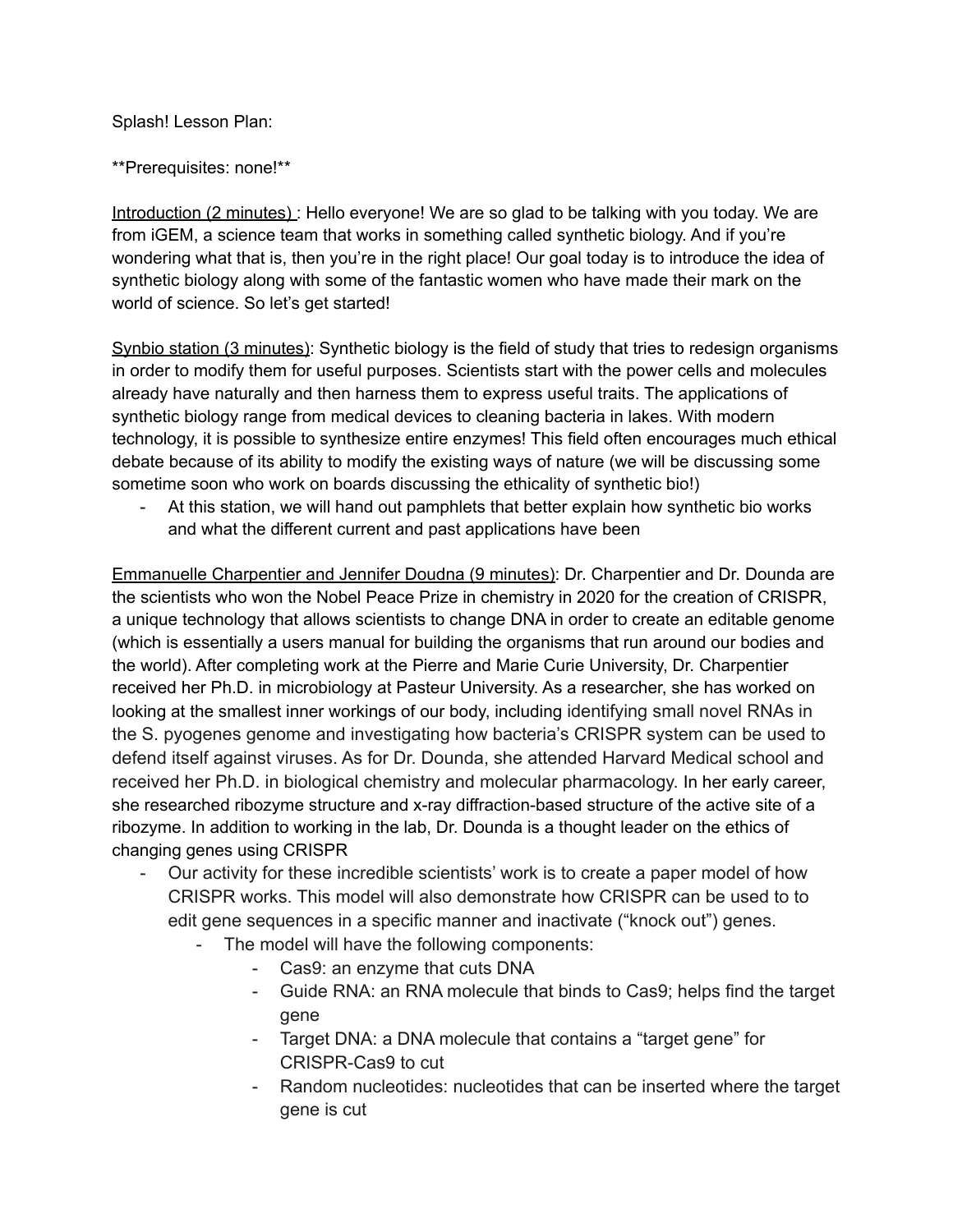- Donor DNA: DNA that can be used to edit the target gene in a specific manner
- Follow steps from this manual: https://docs.google.com/document/d/1fsBaJQ-UB1icOD1n9Izu51GhxZlF1P\_1 jmR5NXb-Daw/edit

## MATERIALS: copies of the paper model sheets

([https://www.biointeractive.org/sites/default/files/media/image/2020-02/RNADNA\\_Model.jpg](https://www.biointeractive.org/sites/default/files/media/image/2020-02/RNADNA_Model.jpg) & https://www.biointeractive.org/sites/default/files/media/image/2020-02/Cas9\_Model.jpg), scissors, clear tape

Elizabeth Blackburn (9 minutes): Dr. Blackburn was awarded the 2009 Nobel Prize in Physiology or Medicine, making her the first Australian woman to become a Nobel laureate. After achieving her Ph.D. at Cambridge, Dr. Blackburn has gone on to work on a variety of pivotal projects: she has worked to develop methods to sequence DNA using RNA, studied telomere (a structure at the end of chromosomes that protect the chromosome), and she currently works to find how stresses on telomerase impact one's ability to meditate. In addition to technical work, Dr. Blackburn has worked with medical ethics, even participating in the President's Council on Bioethics.

- We will hand out pamphlets at Dr. Blacukburn's station discussing chromosomes and genes. These will be dynamic and engaging infographic-style handouts that explain the concepts in a lower-level language.

Barbara McClintock (9 minutes): Barbara McClintock was a groundbreaking scientist who studied chromosomal and genetic expression, and was awarded the 1983 Nobel prize in physiology or medicine. Her work primarily consisted of studying genetic transposition and controlling elements in the genetic expression of maize, which is somewhat like studying how little molecules move around our body like cars moving in traffic. As a woman, she faced multiple barriers in the STEM field, especially because her theories (which were backed up by evidence) contradicted many of the prevailing genetic theories. She was labeled as being "crazy," and stopped publishing due to the backlash. However, she stayed steadfast in her beliefs and continued her research. After years, as other scientists started to come to similar conclusions, she was finally given credit for her revolutionary theories. As one of the foremost female scientists in a field that discounted her time and again, we can learn from her quote,"If you know you are on the right track if you have this inner knowledge, then nobody can turn you off... no matter what they say."

- Our activity for Dr. McClintok is to look at how the body can differentiate and organize those tiny pieces that move around our body like cars!
- Have a color by numbers of wild corn with multiple different colored kernels- can be used to explain genetic differences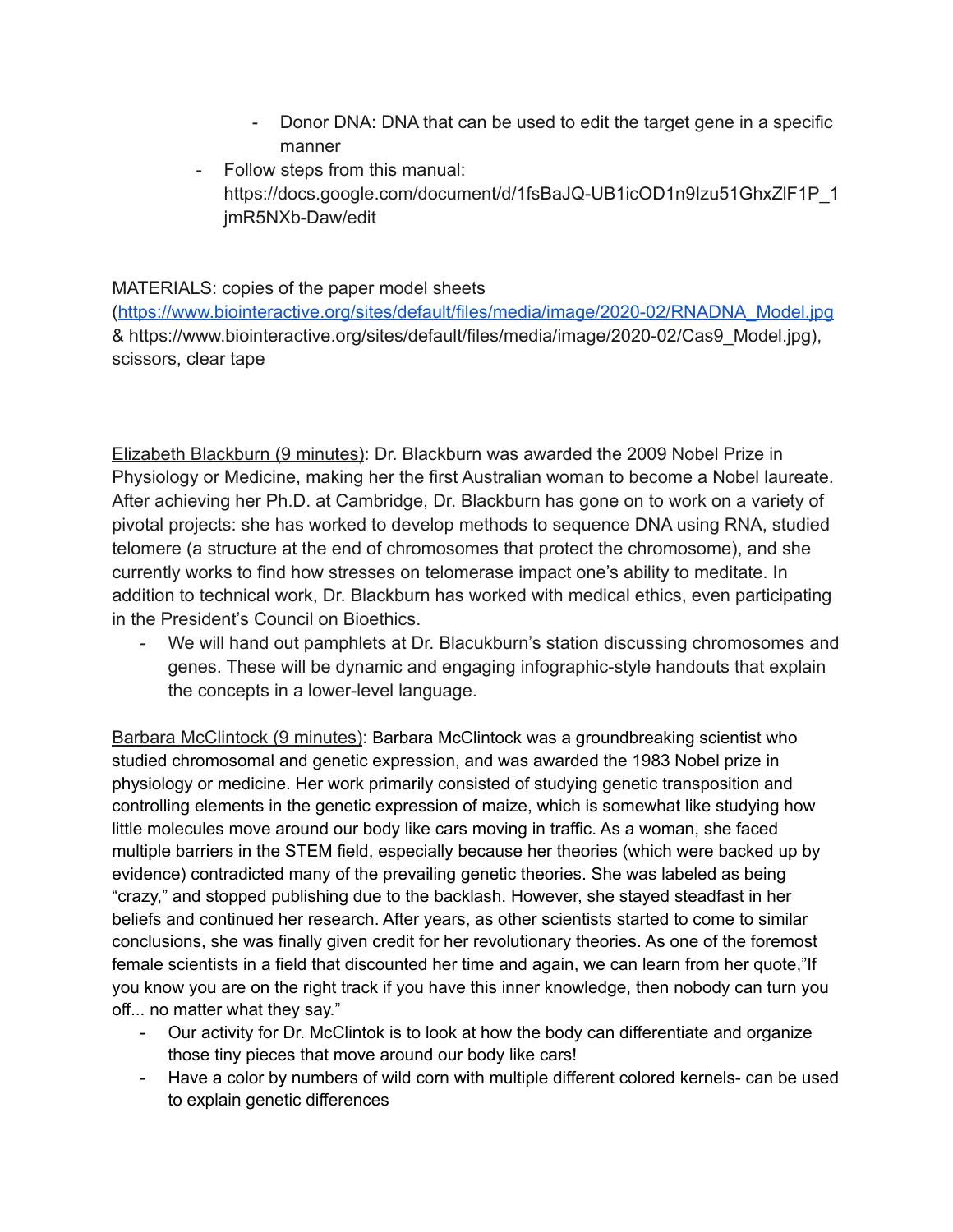Erin Stache (9 minutes): Professor Erin Stache is a synthetic chemist at Cornell University, and she has studied chemistry at the University of Wisconsin and Colorado State University. Her research aims to combine techniques from polymer chemistry and materials engineering to create new ways of making polymers. She is comparable to Bob the Builder of chemistry, working to combine materials that already exist to make new, very useful pieces. She is also a primary contributor to the field of synthetic biology because her lab has recently been studying how to make polymers in bacteria by engineering the synthesis pathway using compounds found commonly in biomolecules to make it much more efficient and sustainable for the environment.

- Our activity for Dr. Stache is to make slime
- Slime is actually a polymer, and a lot of the components of slime are synonymous with Dr. Stache's research. To begin, polymers are substances whose molecular structure is a chain of repeating units of molecules. These units are called monomers, and when many monomers are linked together with chemical bonds, they are called polymers or polymer chains. One way to think about polymers and monomers is to use a beaded necklace: Each bead represents a monomer, and when many of the beads are linked together, they form a polymer or a necklace. The "string" in biology and chemistry are actually chemical bonds called covalent bonds. And while we might call this process "making a necklace" or "stringing together some beads," scientists like Dr. Stache calls the process of connecting monomers together to make polymers "cross-linking," and this makes sure that the necklace (or the polymer) all stays together and doesn't move around.
- Dr. Stache's research tries to make sure that bacteria or other bio-organisms collect all the beads, put them together in the right order, and do this process as fast as possible. Some examples of polymers are PVC pipes, biological polymers like DNA, and many more.
- Specifically, examples of synthetic biology polymers like biofilms and hydrogels (think contact lenses!), which are super similar to the slime we just made. Our team, Cornell iGEM, uses a lot of hydrogels and biofilms in many of our engineering projects since they provide structure, a place for bacteria to live and grow, help with wound healing, and much more. Thanks to the work of women like Professor Stache and other women studying polymerization using synthetic biology, we can use biology to solve a variety of problems.

Rosalind Franklin (9 minutes): Rosalind Franklin was a British scientist born in 1920 who contributed to discovering the molecular structure of DNA, the molecule for life that holds all the instructions for telling our body how to grow and develop. She studied physical chemistry at the University of Cambridge and during World War II briefly worked for the British Coal Utilization Research Association where she helped research coal and carbon to contribute to the war effort. She studied called x-ray diffraction research methods, which uses very pointed light to see how structures and molecules move light. She applied this knowledge to DNA, which at the time had an unknown structure. Using x-ray diffraction techniques she discovered the density of